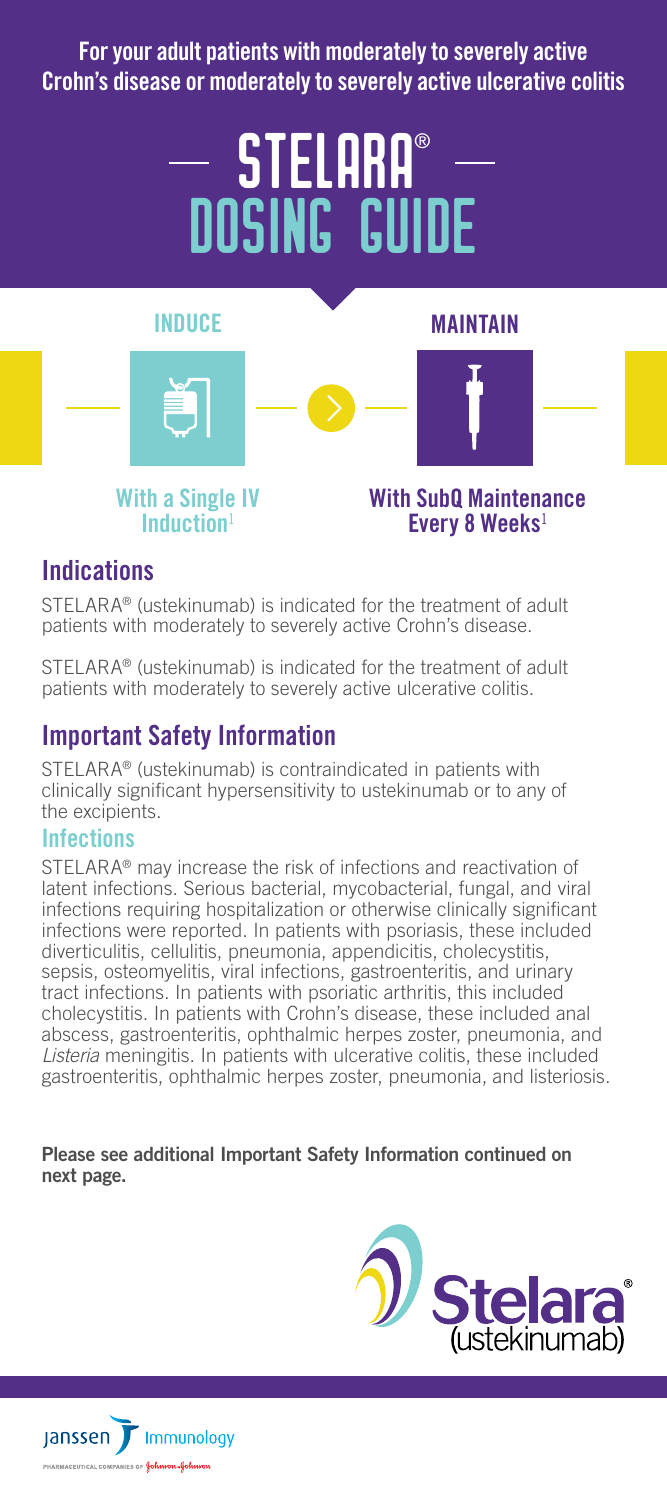# DOSING—UNIQUELY DESIGNED FOR CROHN'S DISFASE AND III CERATIVE COLITIS

STELARA® dosing is uniquely designed for your adult patients with moderately to severely active Crohn's disease or ulcerative colitis by combining a single intravenous (IV) induction with subcutaneous (subQ) maintenance



A Single IV Induction<sup>1</sup>

# Single IV induction dose administered over at least 1 hour

| Body weight* of patient<br>at the time of dosing | <b>Dose</b> | Number of 130 mg/26 mL<br>(5 mg/mL) STELARA <sup>®</sup> vials |
|--------------------------------------------------|-------------|----------------------------------------------------------------|
| 55 kg or less                                    | 260 mg      |                                                                |
| more than 55 kg to 85 kg                         | 390 mg      |                                                                |
| more than 85 kg                                  | 520 mg      |                                                                |

\*Approximately 2.2 pounds per kilogram.

## Important Safety Information (cont'd) Infections (cont'd)

Treatment with STELARA® should not be initiated in patients with a clinically important active infection until the infection resolves or is adequately treated. Consider the risks and benefits of treatment prior to initiating use of STELARA® in patients with a chronic infection or a history of recurrent infection. Instruct patients to seek medical advice if signs or symptoms suggestive of an infection occur while on treatment with STELARA® and consider discontinuing STELARA® for serious or clinically significant infections until the infection resolves or is adequately treated.

# Theoretical Risk for Vulnerability to Particular Infections

Individuals genetically deficient in IL-12/IL-23 are particularly vulnerable to disseminated infections from mycobacteria, *Salmonella*, and *Bacillus Calmette-Guerin* (BCG) vaccinations. Serious infections and fatal outcomes have been reported in such patients. It is not known whether patients with pharmacologic blockade of IL-12/IL-23 from treatment with STELARA<sup>®</sup> may be susceptible to these types of infections. Appropriate diagnostic testing should be considered (eg, tissue culture, stool culture) as dictated by clinical circumstances.

# Pre-Treatment Evaluation of Tuberculosis (TB)

Evaluate patients for TB prior to initiating treatment with STELARA®. Do not administer STELARA® to patients with active tuberculosis infection. Initiate treatment of latent TB before administering STELARA®. Closely monitor patients receiving STELARA® for signs and symptoms of active TB during and after treatment.





Sub0 Maintenance<sup>1</sup>

# 90-mg dose every 8 weeks after induction dose

# 6 subQ maintenance doses during Year 1

- Please refer to the Dosage and Administration section of the Prescribing Information for complete information on how to prepare and administer STELARA®
- STELARA® is intended for use under the guidance and supervision of a physician with patients who will be closely monitored and have regular follow-up
- Patients may self-inject with STELARA® after physician approval and proper training
- Patients should be instructed to follow the direction provided in the Medication Guide

For optimal outcome, STELARA® should be dosed and administered as described in the Prescribing Information

## Important Safety Information (cont'd) **Malignancies**

STELARA® is an immunosuppressant and may increase the risk of malignancy. Malignancies were reported among patients who received STELARA<sup>®</sup> in clinical studies. The safety of STELARA<sup>®</sup> has not been evaluated in patients who have a history of malignancy or who have a known malignancy. There have been reports of the rapid appearance of multiple cutaneous squamous cell carcinomas in patients receiving STELARA® who had risk factors for developing non-melanoma skin cancer (NMSC). All patients receiving STELARA®, especially those >60 years or those with a history of

PUVA or prolonged immunosuppressant treatment, should be monitored for the appearance of NMSC.

Please see additional Important Safety Information continued on next page.

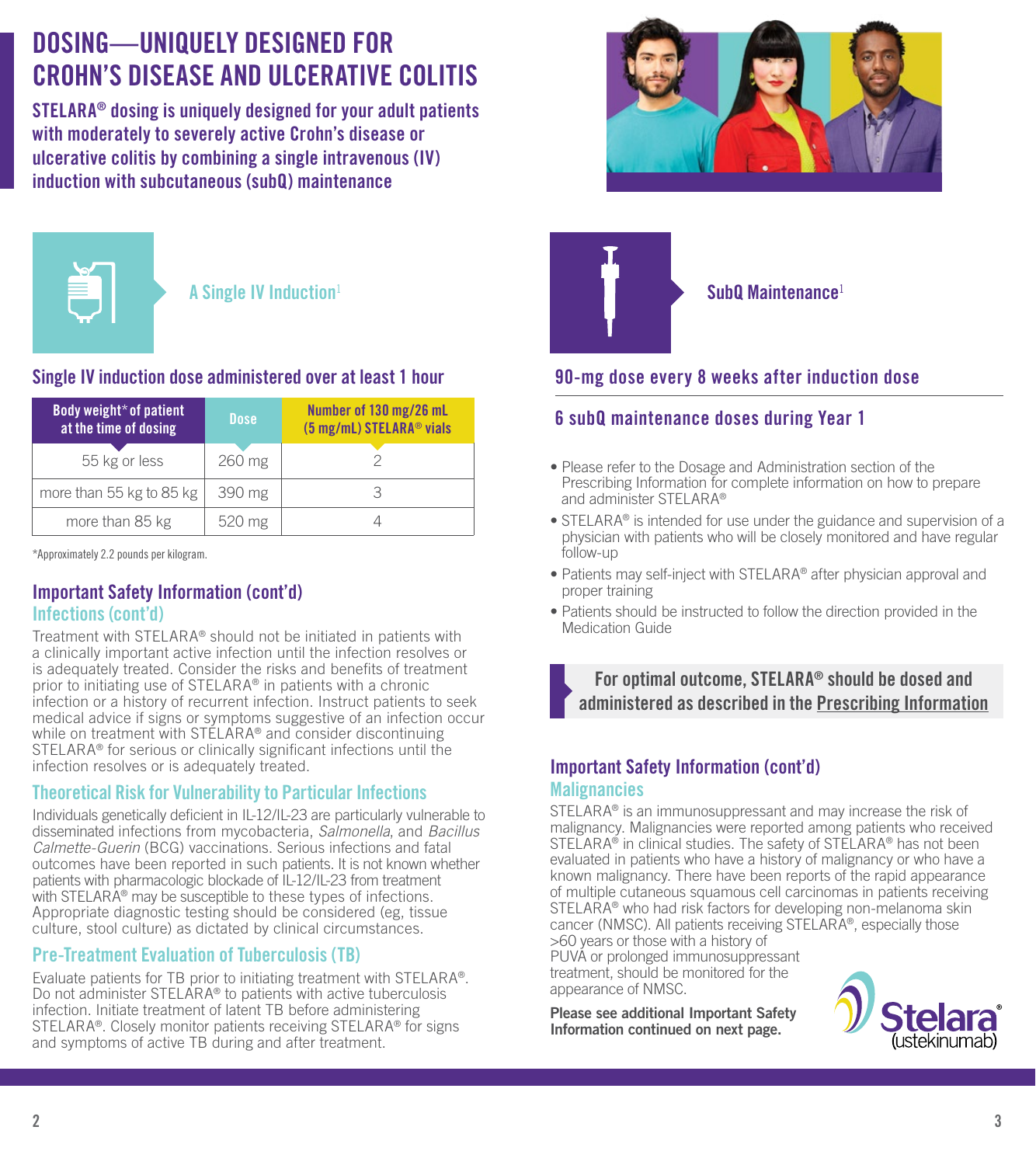# NUMBER OF DOSES AMONG SELECT BIOLOGICS FOR UC AND CD

# Total doses in the first 52 weeks for adult patients

**STELARA**® (ustekinumab)1 \*

**7**

Single IV weight-based induction dose administered over at least 1 hour; 6 subQ injection maintenance doses of 90 mg (1 every 8 weeks after IV induction dose).

N.

STELARA® (ustekinumab) is indicated for the treatment of adult patients with moderately to severely active Crohn's disease.

STELARA® (ustekinumab) is indicated for the treatment of adult patients with moderately to severely active ulcerative colitis.



Humira® is indicated for reducing signs and symptoms and inducing and maintaining clinical remission in adult patients with moderately to severely active Crohn's disease who have had an inadequate response to conventional therapy. Humira® is indicated for reducing signs and symptoms and inducing clinical remission in these patients if they have also lost response to or are intolerant to infliximab.

Humira® is indicated for inducing and sustaining clinical remission in adult patients with moderately to severely active ulcerative colitis who have had an inadequate response to immunosuppressants such as corticosteroids, azathioprine, or 6-mercaptopurine. The effectiveness of Humira® has not been established in patients who have lost response to or were intolerant to TNF blockers.

This is not intended to compare the relative safety or efficacy of these treatments. Please refer to each product's Prescribing Information for recommended dosing and administration.

Indicated trademarks are registered trademarks of their respective owners.

CD=Crohn's disease; IV=intravenous; subQ=subcutaneous; UC=ulcerative colitis.

\*Induction dose: A single IV infusion using a weight-based dosage regimen: STELARA® 260 mg (weight 55 kg or less), STELARA® 390 mg (weight >55 kg to 85 kg), STELARA® 520 mg (weight >85 kg). Maintenance dose: A subQ 90-mg dose administered every 8 weeks after the induction dose.

‡ The recommended dosing for Humira® is 160 mg initially on Day 1 (given in 1 day or split over 2 consecutive days), followed by 80 mg 2 weeks later (Day 15). Two weeks later (Day 29) begin a maintenance dose of 40 mg every other week.

References: 1. STELARA® [Prescribing Information]. Horsham, PA: Janssen Biotech, Inc. 2. Entyvio® [prescribing information]. Deerfield, IL: Takeda Pharmaceuticals America, Inc. 3. Humira® [prescribing information]. North Chicago, IL: AbbVie Inc.

# Important Safety Information (cont'd)

administering live vaccines to household contacts of STELARA® patients, as shedding and subsequent transmission to STELARA® patients may occur. Non-live vaccinations received during a course of STELARA® may not elicit an immune response sufficient to prevent disease.

#### Concomitant Therapies

The safety of STELARA® in combination with other biologic immunosuppressive agents or phototherapy was not evaluated in clinical studies of psoriasis. Ultraviolet-induced skin cancers developed earlier and more frequently in mice. In psoriasis studies, the relevance of findings in mouse models for malignancy risk in humans is unknown. In psoriatic arthritis studies, concomitant methotrexate use did not appear to influence the safety or efficacy of STELARA®. In Crohn's disease and ulcerative colitis induction studies, concomitant use of 6-mercaptopurine, azathioprine, methotrexate, and corticosteroids did not appear to influence the overall safety or efficacy of STELARA®.

#### Noninfectious Pneumonia

Cases of interstitial pneumonia, eosinophilic pneumonia, and cryptogenic organizing pneumonia have been reported during postapproval use of STELARA®. Clinical presentations included cough, dyspnea, and interstitial infiltrates following one to three doses. Serious outcomes have included respiratory failure and prolonged hospitalization. Patients improved with discontinuation of therapy and, in certain cases, administration of corticosteroids. If diagnosis is confirmed, discontinue STELARA® and institute appropriate treatment.

Please see additional Important Safety Information continued on next page.

**Entyvio**® (vedolizumab)2 † 8<br>8an r r r r

300-mg IV infusion, administered over a period of about 30 minutes, at 0, 2, and 6 weeks, and then every 8 weeks thereafter.

Entyvio® is indicated for inducing and maintaining clinical response, inducing and maintaining clinical remission, improving the endoscopic appearance of the mucosa, and achieving corticosteroid-free remission in adult patients with moderately to severely active ulcerative colitis who have had an inadequate response with, lost response to, or were intolerant to a TNF blocker or immunomodulator; or had an inadequate response with, were intolerant to, or demonstrated dependence on corticosteroids.

Entyvio® is indicated for achieving clinical response, achieving clinical remission, and achieving corticosteroid-free remission in adult patients with moderately to severely active Crohn's disease who have had an inadequate response with, lost response to, or were intolerant to a TNF blocker or immunomodulator; or had an inadequate response with, were intolerant to, or demonstrated dependence on corticosteroids.

# Important Safety Information (cont'd)

#### Hypersensitivity Reactions

Hypersensitivity reactions, including anaphylaxis and angioedema, have been reported with STELARA®. If an anaphylactic or other clinically significant hypersensitivity reaction occurs, institute appropriate therapy and discontinue STELARA®.

## Reversible Posterior Leukoencephalopathy Syndrome (RPLS)

One case of reversible posterior leukoencephalopathy syndrome (RPLS) was observed in clinical studies of psoriasis and psoriatic arthritis. No cases of RPLS were observed in clinical studies of Crohn's disease or ulcerative colitis. If RPLS is suspected, administer appropriate treatment and discontinue STELARA®. RPLS is a neurological disorder, which is not caused by an infection or demyelination. RPLS can present with headache, seizures, confusion, and visual disturbances. RPLS has been associated with fatal outcomes.

#### **Immunizations**

Prior to initiating therapy with STELARA®, patients should receive all age-appropriate immunizations recommended by current guidelines. Patients being treated with STELARA® should not receive live vaccines. BCG vaccines should not be given during treatment or within one year of initiating or discontinuing STELARA®. Exercise caution when

<sup>†</sup> Based on 300 mg administered by IV.